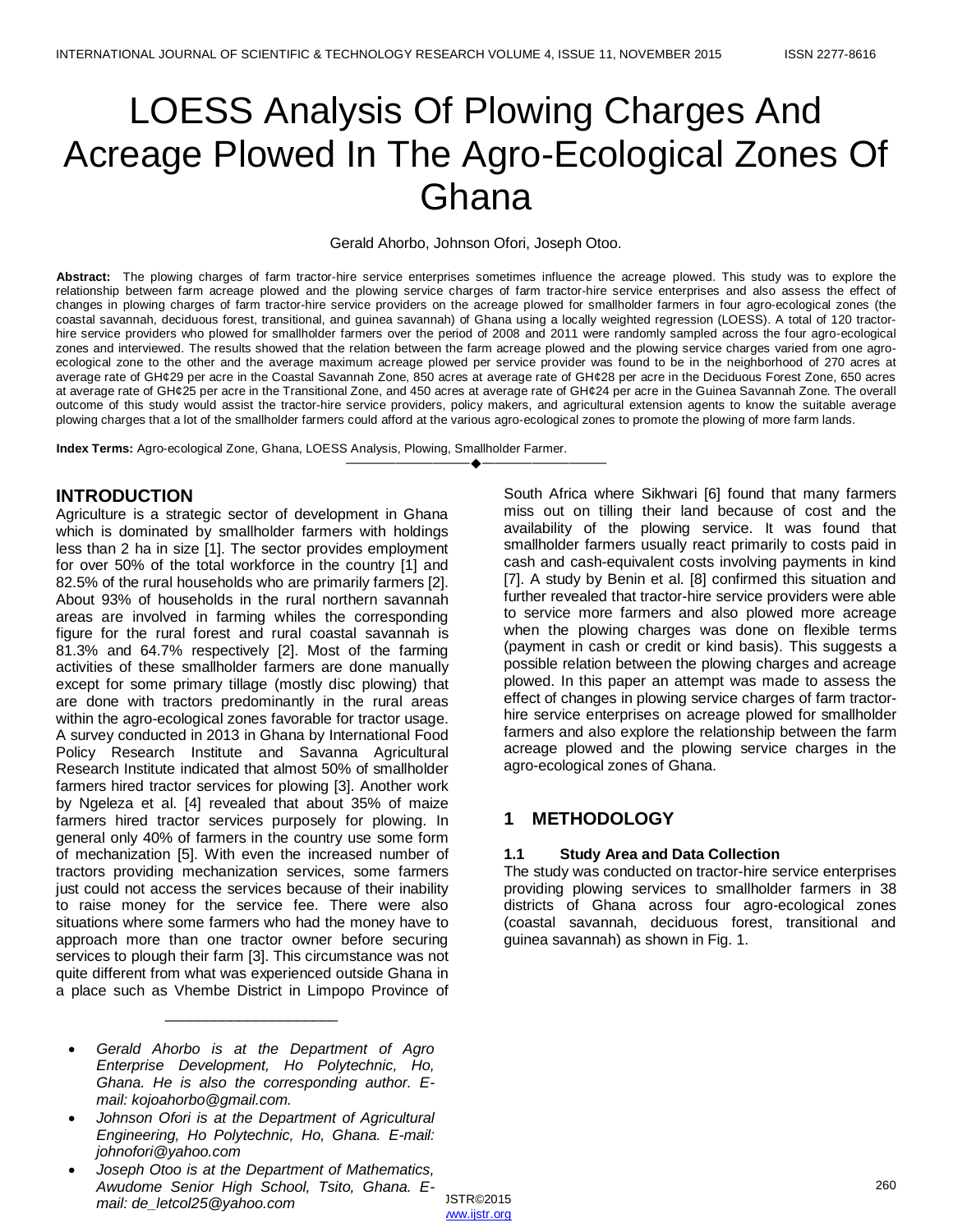

*Source: Authors' illustration.*

*Fig. 1. Map of Ghana showing districts surveyed in the four agro-ecological zones.*

Purposively, all tractor-hire service provider enterprises who were established through the support of the Government's special hire purchase scheme (total of 42 service providers as at year 2010), were identified across four (4) agro-ecological zones and interviewed together with one or two randomly sampled enterprise(s) that were set up through the sole effort and finance of the owner and also servicing smallholder farmers within the same operating (or catchment) area. Finally, a total of 120 service providers (as detailed in Table 1) who plowed for smallholder farmers over the period of 2008 and 2011 were interviewed.

| <b>Table 1.</b> Distribution of Service Providers in the Agro- |  |  |
|----------------------------------------------------------------|--|--|
| ecological Zones Covered                                       |  |  |

| Agro-<br>ecological<br>zones | Number<br>Ωf<br>districts | Number of<br>service<br>providers | Average<br>distribution<br>of service<br>providers<br>per district |
|------------------------------|---------------------------|-----------------------------------|--------------------------------------------------------------------|
| Coastal<br>savannah.         | 9                         | 22                                | 2.4                                                                |
| Deciduous<br>forest.         | 6                         | 12                                | 2.0                                                                |
| Guinea<br>savannah.          | 16                        | 45                                | 2.8                                                                |

| Transitional. |    |     | 5.9 |
|---------------|----|-----|-----|
| Total         | 20 | 120 |     |

### *Source: Field Survey of Service Providers.*

The instrument employed was a questionnaire which was designed to include both structured and semi-structured questions to make room for uniform answers and individual opinions. The questionnaire was designed to collect a range of data that included acreage plowed, fee charged per acreage plowed, location of service provider in the community and district, and the number of farmers serviced. To help correct errors related to clearness and accurateness of the questions, a pre-test of the questionnaire was done on five tractor-hire enterprises that have not been included in the main study sample. The data collected and used in the analysis were completely primary which were got through face-to-face interview of the tractor-hire service providers using the questionnaire.

#### **1.2 Data Analysis**

The study employed bivariate local polynomial regression (LOESS) to determine the type of relationship that exist between acreage plowed and plowing charges and the effects of charges on acreage plowed. LOESS is nonparametric and fitting technique that does not require an a priori specification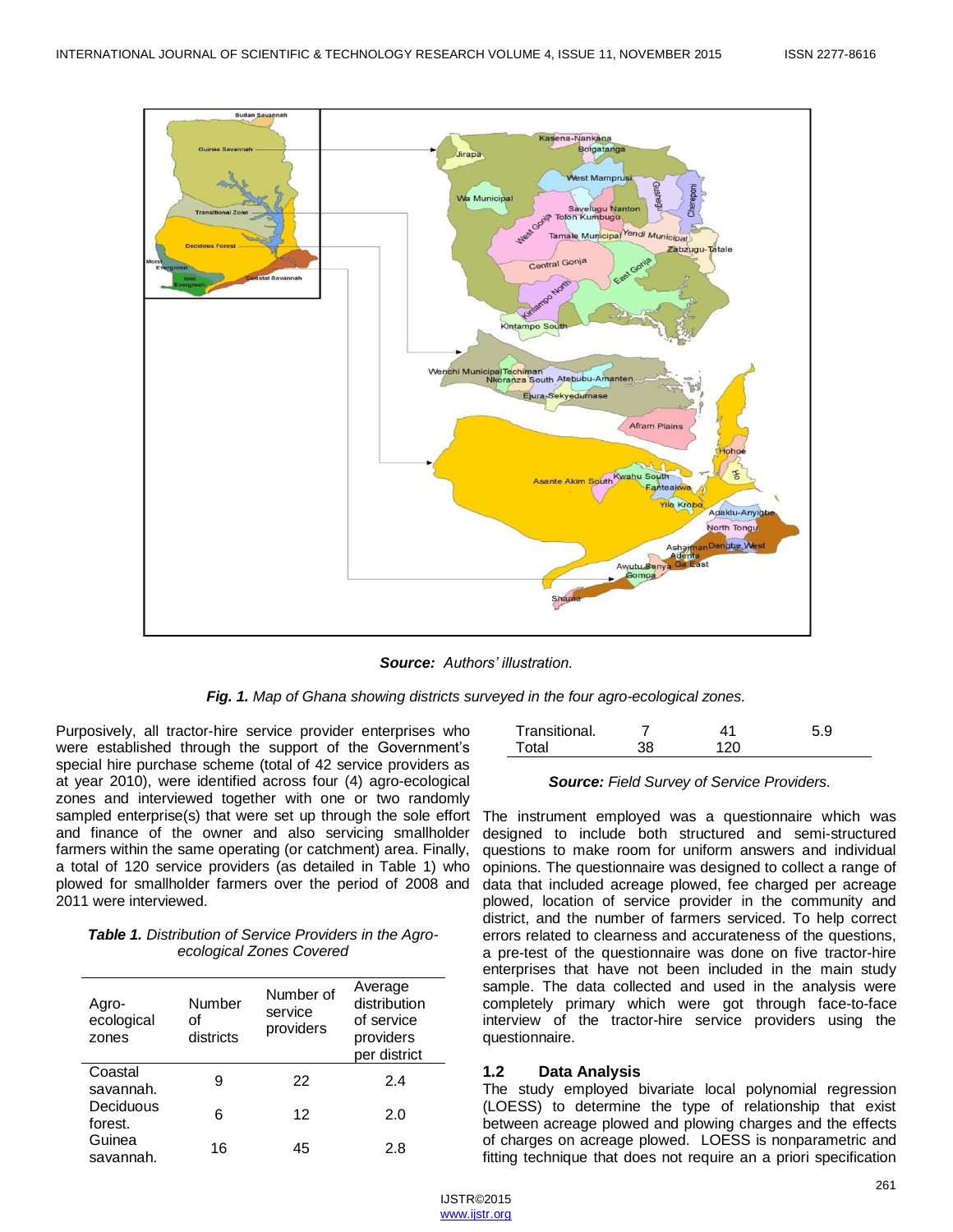of the relationship between the dependent and independent variables [9]. It combines simple regression over small subsets of the data with nonlinear smoothing techniques similar to a least-squares method for data analysis [10]. The LOESS smoothing technique additionally allows 95% confidence intervals to be simply generated using bootstrap techniques. This is a very useful tool for discerning systematic structure within empirical data [9]. LOESS is a kernel smoothing method that essentially fits local polynomial regressions and joins (smooth) them together [11]. The regression fit at point *x* is made using points in the neighborhood of *x*, weighted by their distance from *x*. Half the size of the smoothing window is called the span or bandwidth, which is defined based on a nearest neighbor strategy. As the span increases the estimated curve becomes smoother. In choosing the span or bandwidth, care must be taken since small values do not provide much smoothing and large values also provides too much smoothing. A span or bandwidth that is too small in value (meaning that insufficient data fall within the window) produces a curve characterized by a lot of noise (results in large variance). A large span or bandwidth value produces an over smoothed local polynomial regression which may not fit the data adequately and may result in loss of vital information (thus fit will have large bias) [9]. In this study LOESS was employed because parametric models like the linear, logarithm and the exponential regression models could not fit the data well. Also other complex parametric models which involved interaction of variables could also not give adequate fit for the data. In this study, a span or bandwidth of 0.75 was used in the LOESS plots. For diagnostics, absolute residuals were plotted against the predictors (fitted values) to detect the dependence of the residuals on predictors. These were executed by using R Statistical Software.

# **2 RESULTS AND DISCUSSION**

The certainty of an estimation of the curves that depicts the relation between the plowing service charges of farm tractor hiring enterprises and the acreage plowed was established by the 95% confidence bands in Fig. 2, 3, 4, and 5. Almost all the data points of plowing service charges against acreage plowed in the four agro-ecological zones fall within the upper and lower confidence bounds, hence suggesting a 95% certainty of how well the data define the best-fit curve.



*Fig. 2. Confidence Envelope for Charges and Acreage Plowed in the Coastal Savannah Zone*



*Fig. 3. Confidence Envelope for Charges and Acreage Plowed in the Deciduous Forest Zone*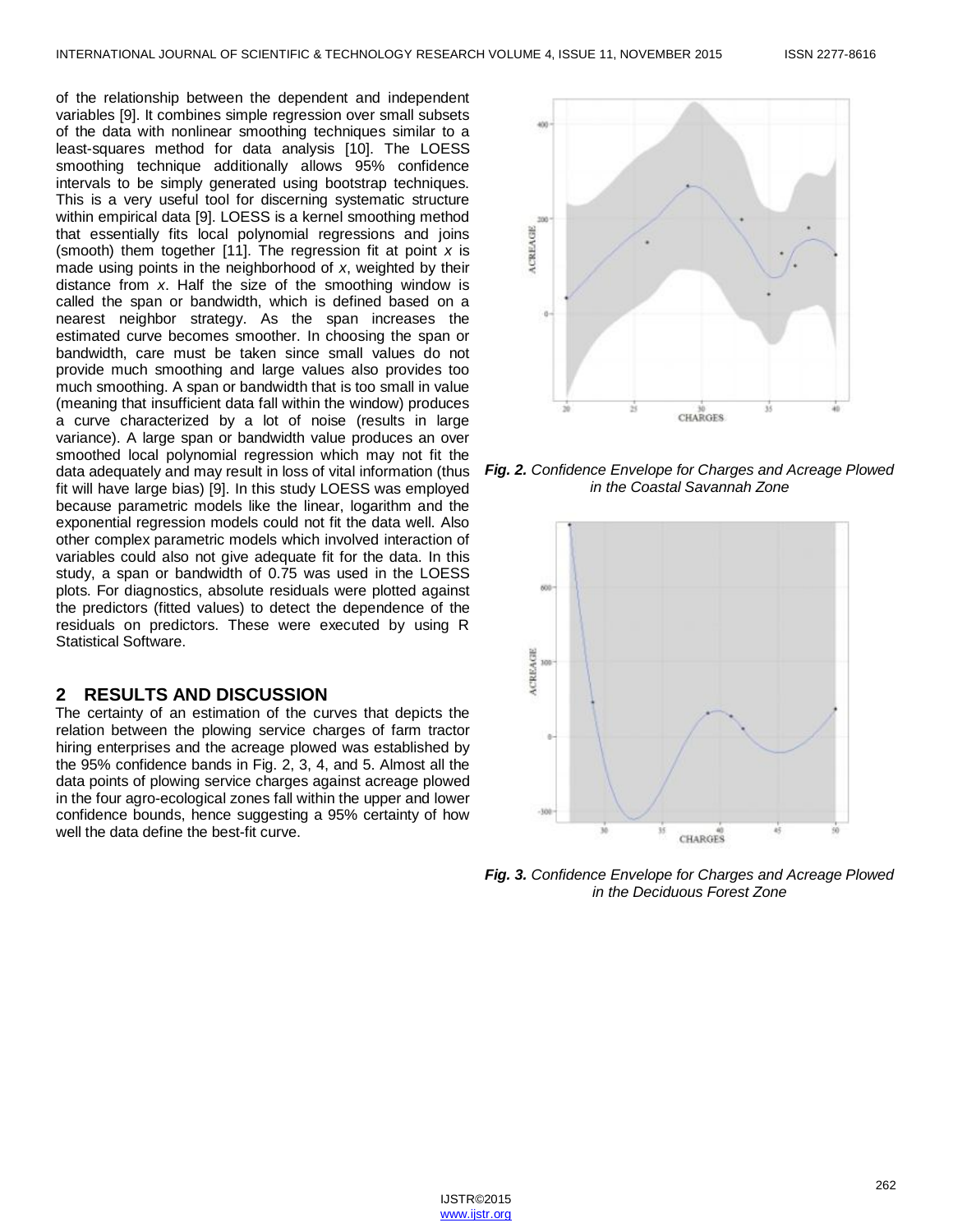

*Fig. 4. Confidence Envelope for Charges and Acreage Plowed in the Transitional Zone*



*Fig. 5. Confidence Envelope for Charges and Acreage Plowed in the Guinea Savannah Zone*

A further plot of absolute residuals against fitted values (Fig. 6, 7, 8, and 9) shows no discernible pattern which again indicates that the curve of plowing charges of farm tractor-hire service providers on the acreage plowed in the four selected agroecological zones of Ghana represents best fit of the data as illustrated in Fig. 10, 11, 12, and 13.

*Fig. 6. Absolute Residuals against Fitted Values in the Coastal Savannah Zone*



*Fig. 7. Absolute Residuals against Fitted Values in the Deciduous Forest Zone*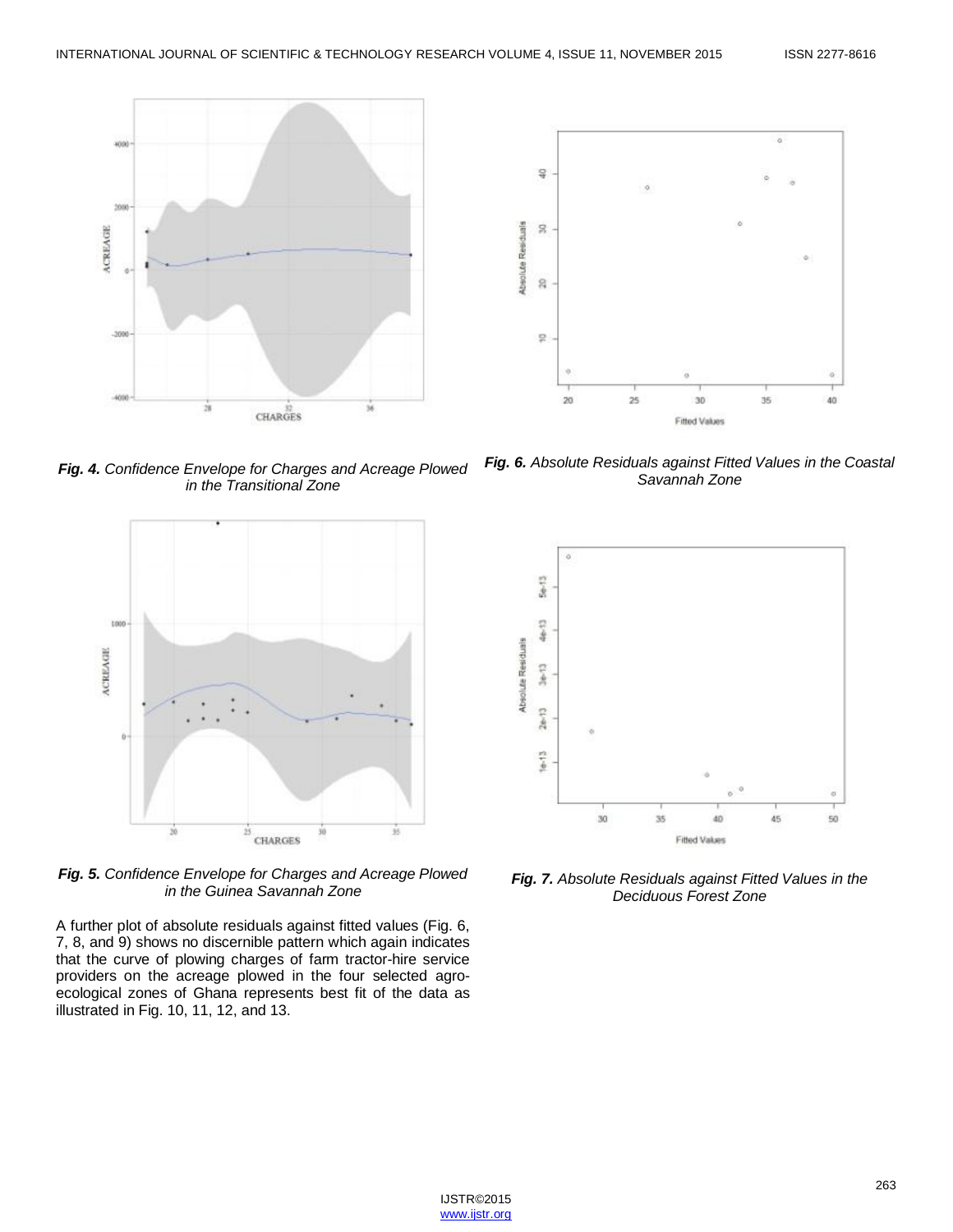

*Fig. 8. Absolute Residuals against Fitted Values in the Transitional Zone*



*Fig. 9. Absolute Residuals against Fitted Values in the Guinea Savannah Zone*

### **2.1 Coastal Savannah Zone**

An incremental change in plowing service charge of GH¢20 to about GH¢29 per acre, was accompanied with a gentle incremental change in the acreage plowed from a low figure of about 26 acres to a maximum of about 270 acres in the Coastal Savannah Zone (Fig. 10).



*Fig. 10. LOESS Smoothing for Charges and Acreage Plowed in the Coastal Savannah Zone*

A further incremental change in the charges beyond the GH¢29 per acre, witnessed a sudden rapid incremental drop in acreage plowed up to about 75 acres and then a slight rise and fall within GH¢35 and GH¢40 per acre. This suggested that the smallholder farmers in this zone began retracting fast from plowing services (or the service providers within this zone began losing clients) when the charge went beyond GH¢29 per acre. The curve probably imply that demand in plowing service rose even with incremental change in the plowing charges up to a point and began dropping with further incremental change in the plowing charge. It further suggests that tractor-hire service providers operating in the coastal savannah zone maximized profit when their plowing service charge was in the neighborhood of GH¢29 per acre.

#### **2.2 Deciduous Forest Zone**

In the Deciduous Forest Zone, (Fig. 11), incremental changes in the plowing charge resulted in rapid decrease of acreage from a high of about 850 acres at a plowing charge of about GH¢28 per acre to zero when the charge got to GH¢30 per acre.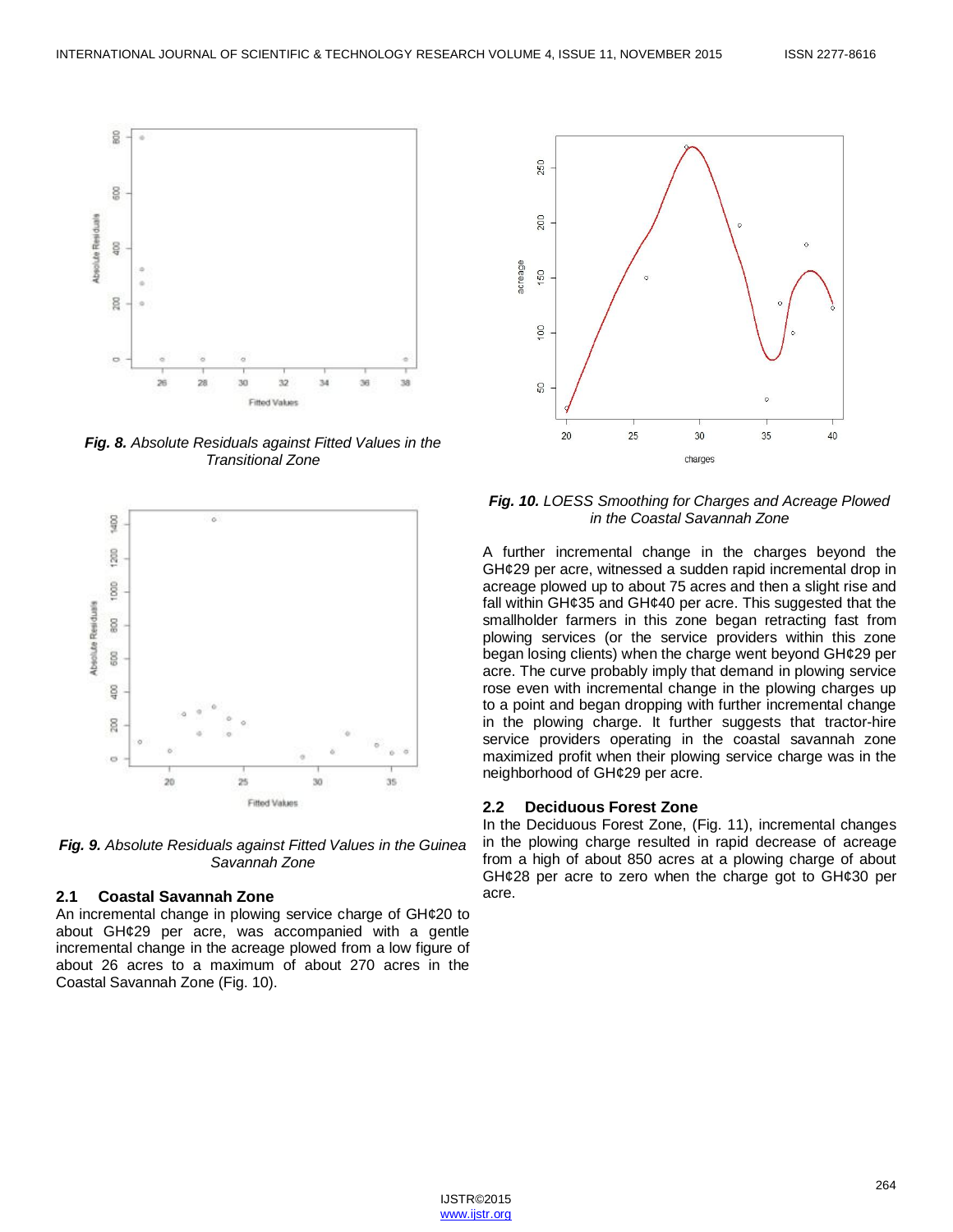

*Fig. 11. LOESS Smoothing for Charges and Acreage Plowed in the Deciduous Forest Zone*

Beyond the GH¢30 per acre, only a maximum of 100 acres were plowed within GH¢37 and GH¢42 per acre, and GH¢47 and GH¢50 per acre. This is an indication that the smallholder farmers within this zone began reducing patronage of the plowing services (or the service providers began losing clients) when the charge went beyond GH¢28 per acre. The curve suggests a decline in demand of plowing service with incremental change in the plowing charges. It further imply that tractor-hire service providers operating in the forest zone maximized profit when their plowing service charge was in the neighborhood of GH¢28 per acre.

#### **2.3 Transitional Zone**

The Transitional Zone experienced sharp decline in acreage plowed from 400 acres to about 100 acres for incremental change in the plowing charges from GH¢25 to GH¢26 per acre (Fig. 12).



*Fig. 12. LOESS Smoothing for Charges and Acreage Plowed in the Transitional Zone*

A further incremental change in the charges caused an incremental change in the acreage plowed up to a maximum of about 650 acres in the neighborhood of GH¢33 per acre and then declined further to about 450 acres at GH¢38 per acre. In other words, the service providers in this zone always plowed 100 acres to 650 acres for incremental changes in the plowing charge. This is an indication that the smallholder farmers operating in this zone employed the tractor-hire services extensively within plowing charges of GH¢25 and GH¢38 per acre.

#### **2.4 Guinea Savannah Zone**

The acreage plowed in the Guinea Savannah Zone (Fig. 13) ranges from about 100 acres to 450 acres at plowing charges of about GH¢18 to GH¢36 per acre.



*Fig. 13. LOESS Smoothing for Charges and Acreage Plowed in the Guinea Savannah Zone*

An incremental change in the charges resulted in gentle rise in acreage plowed up to the maximum of 450 acres at GH¢24 per acre and a further incremental change in the charges caused a sharp decline in acreage plowed down to figures in the neighborhood of 150 acres within GH¢29 and GH¢36 per acre plowing charges. This then implies service providers operated at maximum profit when the charge is in the neighborhood of GH¢24 per acre. Again tractor-hire services were extensively employed in this zone at plowing charges between GH¢18 and GH¢36 per acre.

#### **3 CONCLUSION**

The relationship between farm acreage plowed and the plowing service charges varied from one agro-ecological zone to the other and does not follow any definite pattern however, the curves derived explained the effect of incremental charges on acreage plowed in each zone. The reduction in acreage plowed with respect to incremental change in plowing charges began at GH¢29 per acre in the Coastal Savannah Zone, GH¢28 per acre in the Deciduous Forest Zone, and GH¢24 per acre in the Guinea Savannah Zone. For the Transitional Zone, the reduction in acreage plowed occurred within charges of GH¢25 and GH¢26 per acre and again beyond GH¢33 per